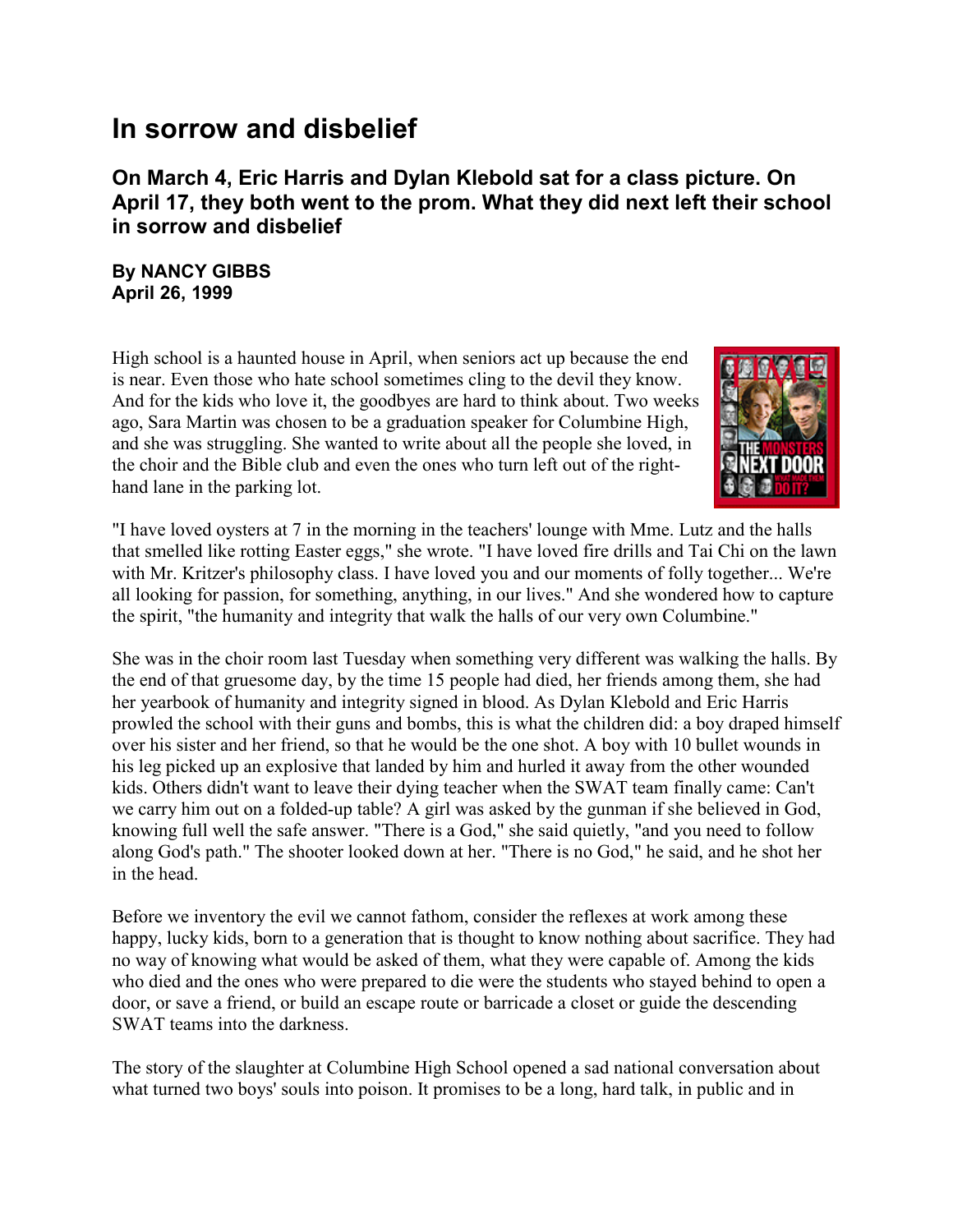private, about why smart, privileged kids rot inside. Do we blame the parents, blame the savage music they listened to, blame the ease of stockpiling an arsenal, blame the chemistry of cruelty and cliques that has always been a part of high school life but has never been so deadly? Among the many things that did not survive the week was the hymn all parents unconsciously sing as they send their children out in the morning, past the headlines, to their schools: It can't happen here, Lord, no, it could never happen here.

Sure it can. It can even happen in Littleton, a town of 35,000 near the dusty-tan foothills of the Rockies, just southwest of Denver. It was once a small prairie town of gold rushers and traders, where the biggest scare was getting hit by a prairie dog. Now it's a stretched finger of the big city, with aspiring families who don't lock their doors, enclaves with names like Coventry and Raccoon Creek and Bel Flower, scrubland turned into golf courses, houses than run anywhere from \$75,000 to \$5 million or so. There's an arch over a hallway in the high school engraved with a motto: "The finest kids in America pass through these halls."

The day began with an omen. On the classroom video monitors, the "phrase of the day" was not exactly Ralph Waldo Emerson. Instead, noticed a student, it was something to the effect, "You don't want to be here." Below that was the date, not spelled out April 20, as was the custom, but written 4/20 in bold type, a pulsing message easily decoded. "It's weed-smoking day," one student said, referring to the shorthand for going out and getting stoned: marijuana is supposed to contain 420 different chemicals: the Los Angeles police department's code for a drug bust is 420.

And it was also, as we now know too well, Adolf Hitler's birthday. In the handwritten diary of one of the suspects, the anniversary, say the police, was clearly marked as a time to "rock and roll." Some members of Harris' and Klebold's clique, tagged in derision a few years before as the Trench Coat Mafia, had embraced enough Nazi mythology to spook their classmates. They reportedly wore swastikas on black shirts, spoke German in the halls, re-enacted World War II battles, played the most vicious video games, talked about whom they hated, whom they would like to kill. Harris and Klebold liked to bowl: when Harris made a good shot, he would throw his arm up, "Heil Hitler!"

But they were not really dangerous, right? Every school has its rebels, its Goths in black nail polish and lipstick, its stoners and deadbeats, sometimes, as in this case, the very brightest techie kids who found solidarity in exclusion. "We hung out. We listened to music," says Alejandra Marsh, 16. "We went over to someone's house and watched cartoons. We loved Pinky and the Brain and Animaniacs." Fellow students described them as discarded, unwanted "stereotype geeks," who, like the jocks and preppies, had their own table in the cafeteria, their group picture in the yearbook with the caption, "'Who says we're different? Insanity's healthy. Stay alive, stay different, stay crazy."

"They do it for the attention," says Greg Montgomery, 19. "It's kind of like a rivalry with us," pipes in hockey player Chip Dunleavy, 17. "They hate us because we're like the social elite of the school."

That rivalry had been smoldering for months. Some students say even the teachers picked on the Trench Coats, blaming them for things they hadn't done and letting the jocks get away with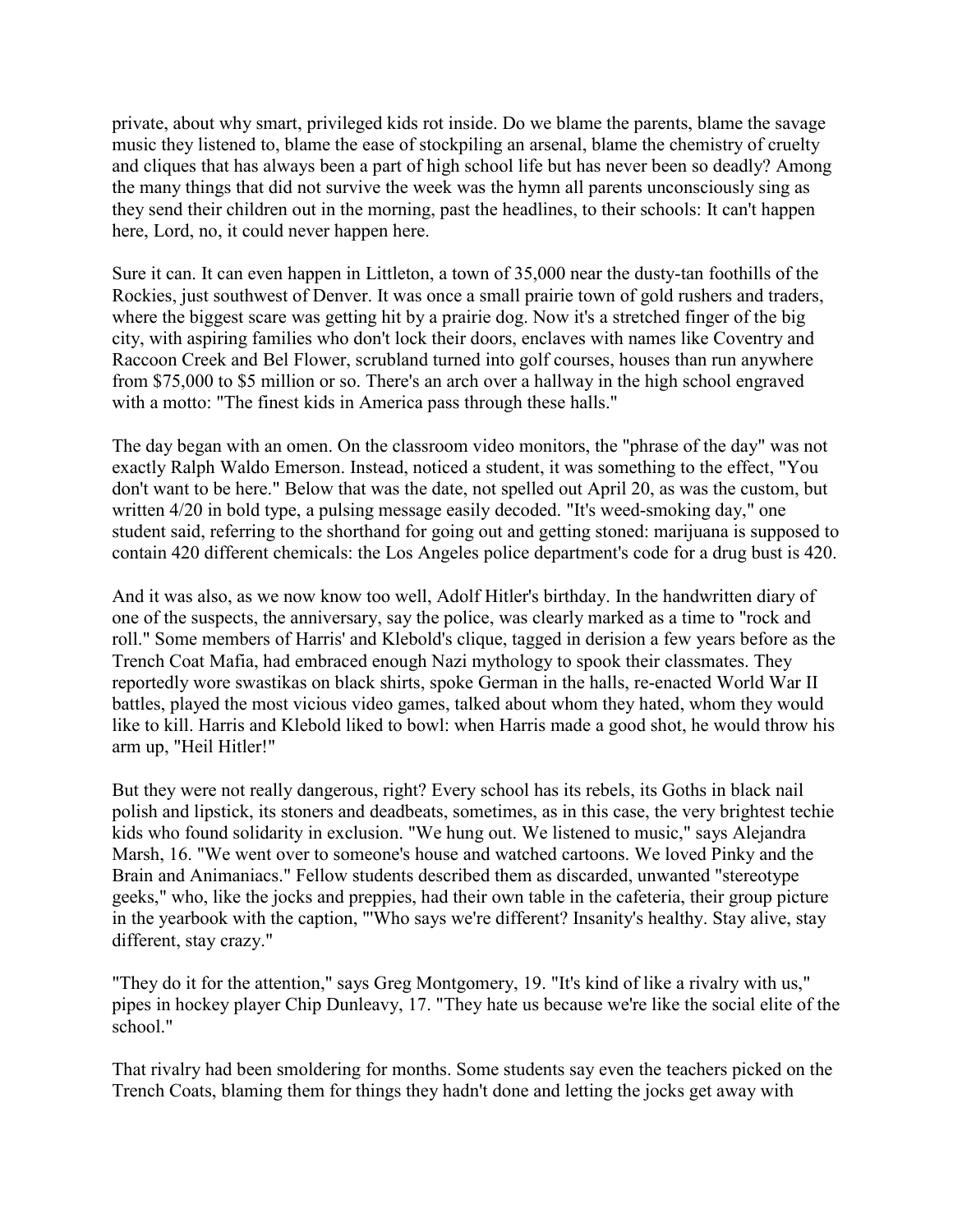anything because they were the crown princes. One athlete in particular liked to taunt them. "Dirtbag," he'd say, or maybe, "Nice dress." Others called them "faggots," inbreeds, harassing them to the point of throwing rocks and bottles at them from moving cars. "You have to understand that there were as many lies, rumors and intrigue as in Washington this past year," says Marsh. "It's almost the definition of a teenager to be cruel to those who are not like you. They don't like to admit it," she says, but "the ones who are the worst at spreading rumors and lies would be the jocks and the cheerleaders. There was one rumor we went around killing small animals. Another rumor that we had orgies."

Some of the Trench Coats tried to ignore the hazing, but some snarled back, and one reportedly flashed a shotgun at his abusers in the park. They made a video for class, a tale of kids in trench coats hunting down their enemies with shotguns. The graffiti in the boys' bathroom warned: COLUMBINE WILL EXPLODE ONE DAY. KILL ALL ATHLETES. ALL JOCKS MUST DIE.

It was all out in the open, all the needles and threats, but in a school of nearly 2,000 busy, ambitious kids, that quiet hissing sound was just background noise, drowned out by the gossip about who went to the prom with whom on Saturday night; the humming of the seniors' theme song, The Way You Look Tonight; and finally the normal sounds of a Tuesday morning, when the biology class was worrying about its test on the digestive system, the choir was rehearsing for its afternoon concert and it was warm enough outside to wear shorts, at last.

It was Free Cookie Day in the cafeteria, and there were hundreds of students draped around the tables and waiting in lines at the 11:30 lunch hour when the sounds of the firing erupted outside. Students saw two boys in trench coats and masks firing at kids; one tossed something up onto the roof of the school, and it exploded in a flash. Some kids thought it was the long-awaited senior prank; they had been expecting balloons filled with shaving cream. Surely those are firecrackers, they thought. Surely those guns are fake. Is the blood fake? Can a fake bomb make walls shake? Then they were screaming and running. One boy could feel the rush of a bullet past his head.

"Get down!" the janitor yelled. "Get under a table!" They dove for cover, then began crawling- under furniture, over backpacks, slithering toward the stairs. Then they ran as the shots came again. "We heard boom after boom," says sophomore Jody Clouse. "The floor was shaking from the explosions." Bullets clanged as they bounced off metal lockers. Some tried to run upstairs, to the safety of the library. But there was smoke everywhere, the fire alarms had gone off, and the sprinkler system was turning the school into a blinding, misty jungle. So they retreated back downstairs, away from the library, which, by the time the mayhem ended, had turned into a tomb.

Cafeteria worker Karen Nielsen had rushed to help the bleeding students when she spotted the shooters. As she heard the shots blowing through the room, she shoved the kids into a bathroom. She pulled a phone along with her to call the police. But then she worried, "They'll see the cord. And then we'll be trapped."

Sheriff's deputy Neil Gardner, posted at the school for security, heard the shots and ran toward the cafeteria. When he spotted one gunman, he exchanged fire, then ducked for cover and called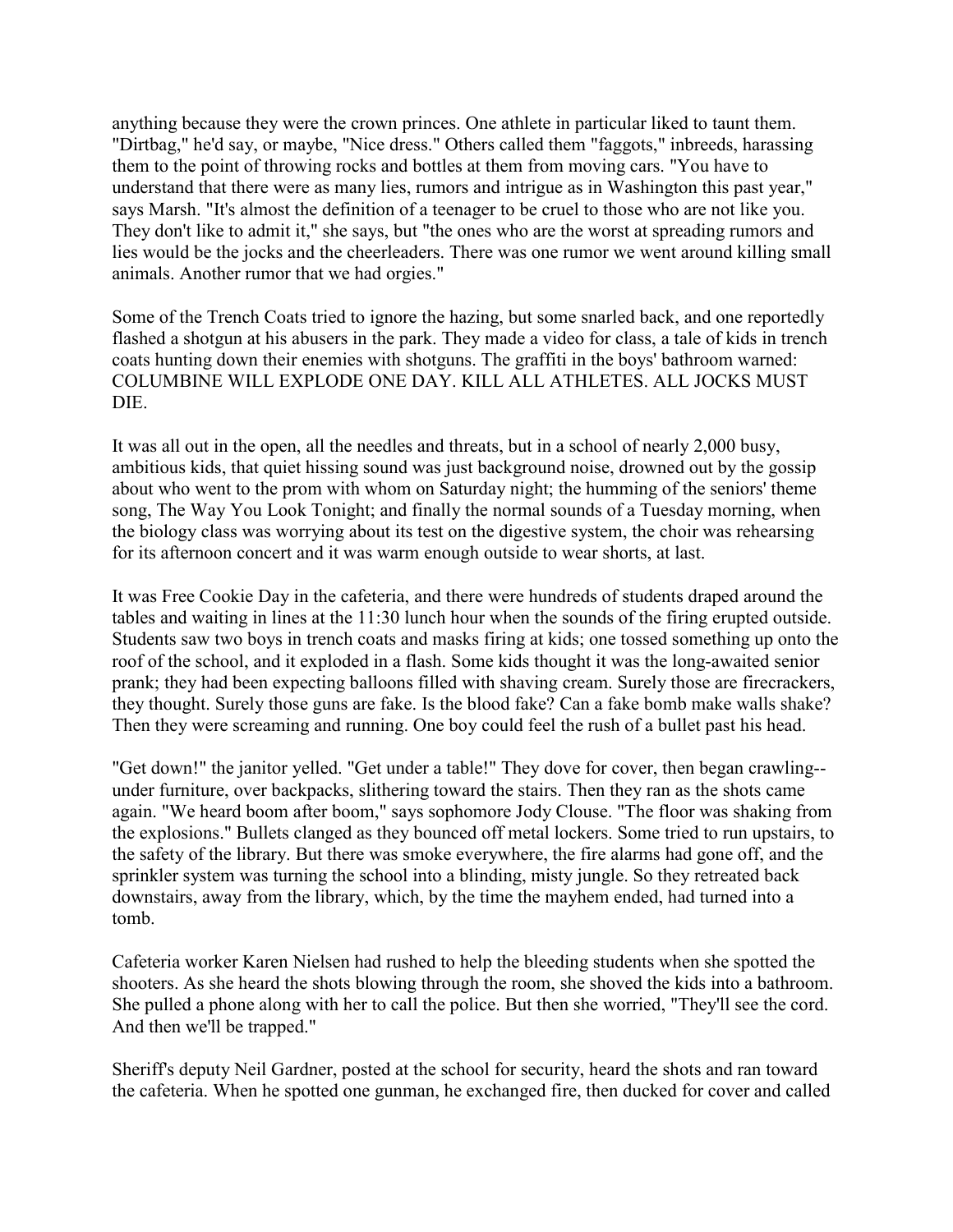for backup. By this time the 911 calls were already coming in, and the SWAT cars were on the scene within 20 minutes. But the bombs were still going off, and the officers had no idea how many shooters there were--or which ones were killers and which were targets. "They didn't want to go in there with guns blazing," says Cathy Scott, mother of two students who escaped, "and kill the wrong kids." And so the police hunkered down, as the bombs kept exploding all around.

Upstairs in the science wing, science teacher Dick Will thought, "There go those chemistry people blowing things up again." But when the fire alarm rang, Will knew it was more than students at work. A group of his kids went down the hall to investigate and came back yelling and screaming, "They're shooting!" He herded his charges back to the corner of the room, shut off the lights and started turning over chairs and desks and piling them up against the doors.

Other teachers had the same instincts. Business teacher Dave Sanders was in the faculty lounge when he heard the trouble, raced toward the cafeteria and went to war. "He screamed for us to get down and shut up," says freshman Kathy Carlston. "We crawled on the floor and made it to the stairs." When the firing began again, they got up and started to run. Sanders, on the ground, propped himself on his elbows, directing kids to safety as the killers moved in. Too terrified to look back, Kathy never saw the shooters, but she could tell they were close, very close. She stands over 6 ft.; she knew she made a promising target. So while other kids raced down a firstfloor hallway, she leaped up the stairs toward the second floor. She tried the door to one science room, but it was already locked. Furiously she worked her way down the hall, finally to Science Room 3, into which two teachers were herding other kids.

The class had been taking a long, nasty biology test when the explosions came. Lexis Coffey-Berg, 16, saw Sanders running toward them, saw him shot twice in the back, with a jolt and spasm. "You could see the impact," she says. "You could see it go through his body. He was spitting up blood." He stumbled into the room, blood streaming from his chest, and collapsed over the desk, knocking out his teeth.

A teacher got the paramedics on the phone, and the classroom turned into a trauma ward. Aaron Hancey, a junior, had had some first-aid training, and the paramedics tried to talk the kids through the basic lifesaving treatment. Boys stripped off their shirts to make pillows for Sanders' head and bandages for the bloody holes in his torso. They found some emergency blankets stashed with the fire gear in that room and wrapped him up as his temperature started to fall. They could tell they were losing him.

"I can't breathe," he murmured. "I've got to go." But they kept talking to him, pulled his wallet out of his pocket and held up the pictures of his daughters. Tell us about them, they said. "He was breathing and awake the whole time," says Jody Clouse. "I'm sure the pain was great." They made a sign with the dry-erase board and held it up in the window for the rescuers to see: Help, Bleeding To Death. As the students prayed, Sanders every now and then managed to cough and spit out some blood to clear his lungs. But the time kept passing, and no one came. Said Sanders: "I don't think I'm going to make it."

On the classroom TVs, the barricaded students could see the SWAT teams assembling, the news choppers hovering and eventually the parents beginning to gather, as they and the rest of the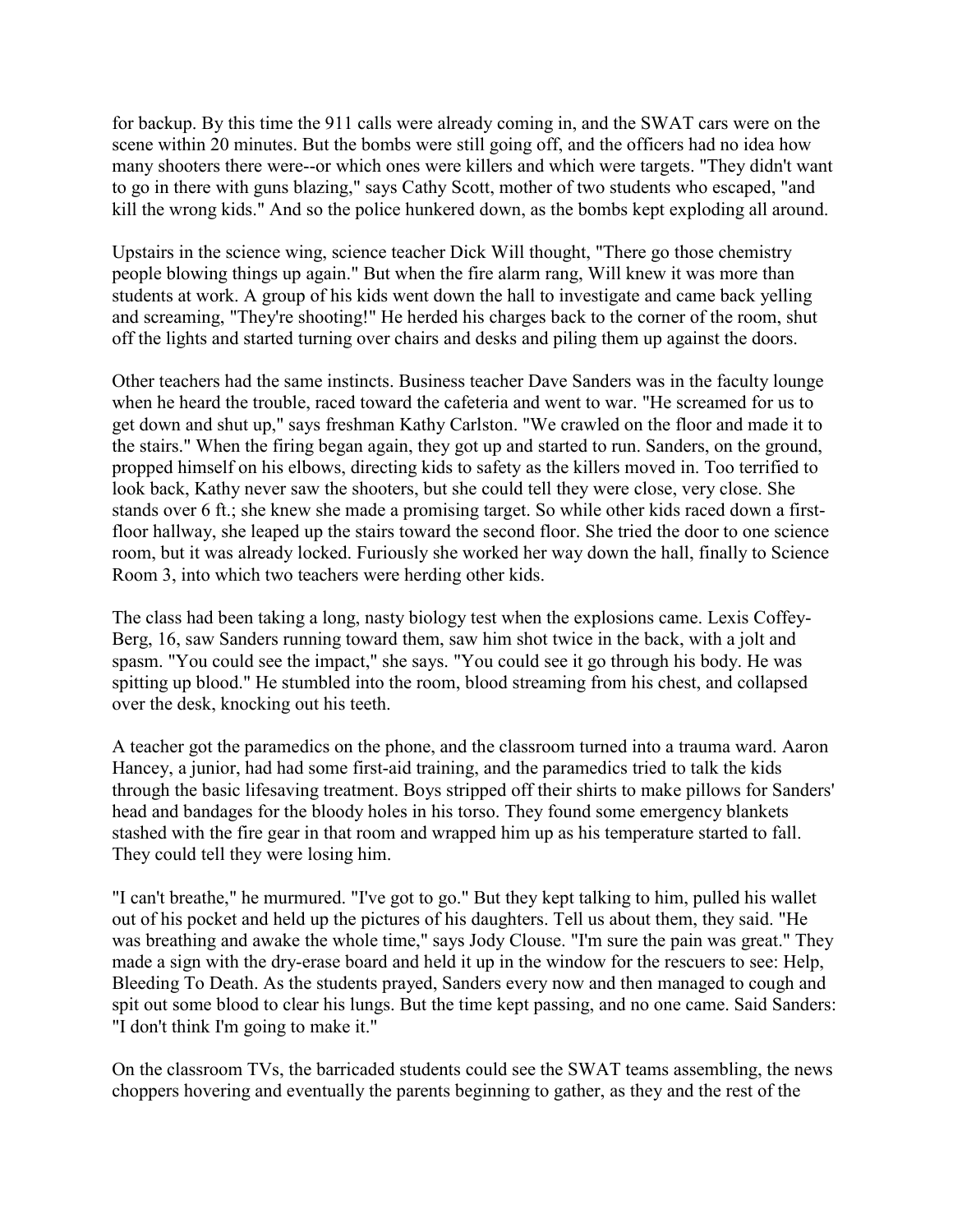country watched the siege take hold of the school. "[The police] didn't know where the shooters were, or where the bombs were," says Lexis, "so they couldn't get us right away." Her friends began writing notes to their parents, saying that they loved them, that they thought they were going to die. Everyone was praying. "In a world where there are so many religions," says Lexis, "everyone was praying the same way." One friend made a vow. "If I ever get out, I'm going to be nice to my little brother."

Elsewhere up and down the halls, students locked themselves in closets and classrooms, also calling out on their cell phones. They called police; they called parents; they called for anyone who could come and help get them out. Some could hear sounds of laughing in the hallways, as the shooters prowled through the smoke. They heard the jeering. "Oh, you f\_ing nerd. Tonight's a good night to die." Senior Nick Foss and a friend ducked into a bathroom, punched through a ceiling panel and shimmied along the ventilation shaft. Suddenly one of the vents broke, and Foss fell 15 ft. down onto a table in the teachers' lounge. Somehow uninjured, he picked himself up and sprinted out a door to freedom as the shooting continued behind him. "They were shooting everywhere; it seemed like they wanted to kill everything in sight," he says. "I've never been so frightened in my life. It was run for your life or die."

His twin brother Adam, meanwhile, was in trouble down the hall. He had been in choir practice, preparing for a concert that afternoon at an elementary school. When the shooting started, Adam and about 60 others crammed into the choir-room office as the explosions seemed to come closer and closer. They pushed a filing cabinet and two upended desks against the door. In the hot, stagnant air, several kids began to gag and cough. Shhh, quiet, the others said, fearing any sound would lure the killers, who for all they knew were right outside. The choir room lay near the top of the stairs, close to where the carnage began, and very close to the library where it would finally end.

Someone in the choir room whispered, "Who's religious? Anybody in here religious?" The huddled students started to pray, very, very quietly. "I was terrified on the outside," says Craig Nason, a junior. "But on the inside, God gave me peace. I felt like many others outside the school were praying for us." The walls of the office kept shuddering with each shot and explosion, for an agonizing 20 minutes or so. Then things fell quiet, and they waited. When they reached the police by phone, pleading for rescue, they were told that the police had to move slowly because of possible booby traps. Some students with asthma started having trouble breathing, so others climbed up and pulled out some ceiling tiles, then lifted the students up to where the air was fresher. The quiet was cut when the office phone rang. It was the elementary school calling, wondering why the concert was being delayed.

Many of the kids who made it out the exits ran into the parking lots. Police had heard rumors that the gunmen were exchanging clothes with the students, so everyone had to be checked, patted down, in order for the cops to be sure these were the victims escaping and not the killers. Neighbors arrived with blankets, bandages and gauze and brought kids into their homes. A nurse passing through the area found herself doing triage on a front lawn. The ambulances began shuttling the wounded--the ones who had been able to get out of the building on their own power--to area hospitals. Senior SWAT team agent Donn Kraemer spotted a boy in a window, limp, bleeding, desperate to get out. "He looked at us but was oblivious," Kraemer said. "He was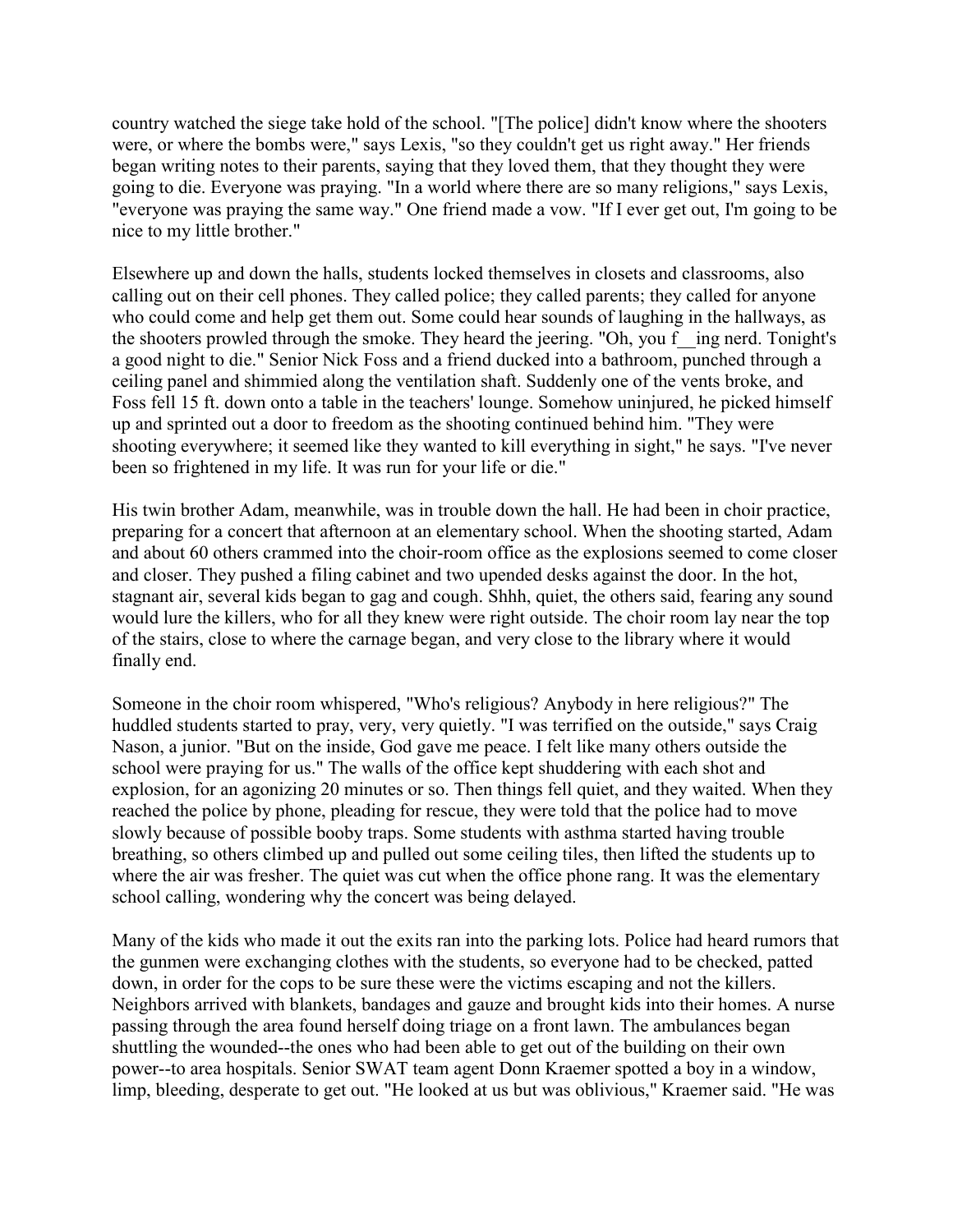going to come out headfirst." Kraemer and another agent grabbed him and pulled him to safety. The boy, with gunshot wounds in the head and foot, was so much in shock that he could barely say his name. Rick or Rich, they thought he said. His name was Patrick Ireland. He had taken two bullets to the head. Last week the 17-year-old was in serious condition, suffering from impaired speech and damaged motor skills to his right side.

Among the countless offers of help that came in during the siege was one the police did not accept. Well before any potential suspects had been named publicly, Klebold's father contacted police, saying he thought his son might be involved and offering to help negotiate a surrender. The SWAT team leaders decided they didn't think he could be of any use.

All the while the killers were still inside, going about their business. And in the end, they did their deadliest work in the school's quiet place, the best place to find people in a school when finals are looming and everyone worries about getting term papers done on time.

A teacher, identified by police only as Peggy, made it into the library a few steps ahead of the killers. First she called the police. Then, over the phone, she could be overheard desperately trying to warn the kids. "There's a guy with a gun!" she yelled, bleeding. "Kids, under the table! Kids, stay on the floor! Oh, God. Oh, God--kids, just stay down!" At first, Craig Scott thought it was all a prank, maybe the teacher was in on it. But the noise was real, and the fear was real, and he ducked under a table with his friend Matt Kechter and one of Columbine's few black students, a senior named Isaiah Shoels. And they heard the gunmen come in.

They were laughing, excited. "Who's next?" they said, "Who's ready to die?" The two moved through the room, calling out: "All the jocks stand up. We're going to kill every one of you." Seth Houy had come to the library to hang out with his sister and a friend; they ducked under a table and he lay on top of them so he would be the one to be hit. "Honestly, I think that God made us invisible," he told the Denver Post. "We prayed the hardest we'd ever prayed, and God put an invisible shield around us."

The killers went round the room, asking people why they should let them live. Students heard one girl pleading for her life, then a shot, and quiet. They told wounded kids to quit crying; it will all be over soon, you'll all be dead. They approached another girl, cowering under a table, yelled "Peekaboo!" and shot her in the neck. Anyone who cried or moaned was shot again.

The murderers were utterly without pity. Survivors said they treated it like a video game. "We've waited to do this a long time," they said. At one point one of the gunmen recognized a student and said, "Oh, I know you--you can go." And then, "We're out of ammo.. gotta reload. We'll come back to get you three."

Craig took off his white baseball hat and hid it. When the killers walked by, they saw Isaiah and called him a "nigger." He pleaded with them not to shoot, just let him go home, he wanted his mom, and they pulled the trigger. Then they shot Matt. Craig, covered in his friends' blood, lay very, very still. As he told Katie Couric two mornings later, in an account almost unbearable to watch, Craig began praying for courage. "God told me to get out of there," he said. So he got up and started to run, yelling to others to come with him. One girl pleaded for help. "She had a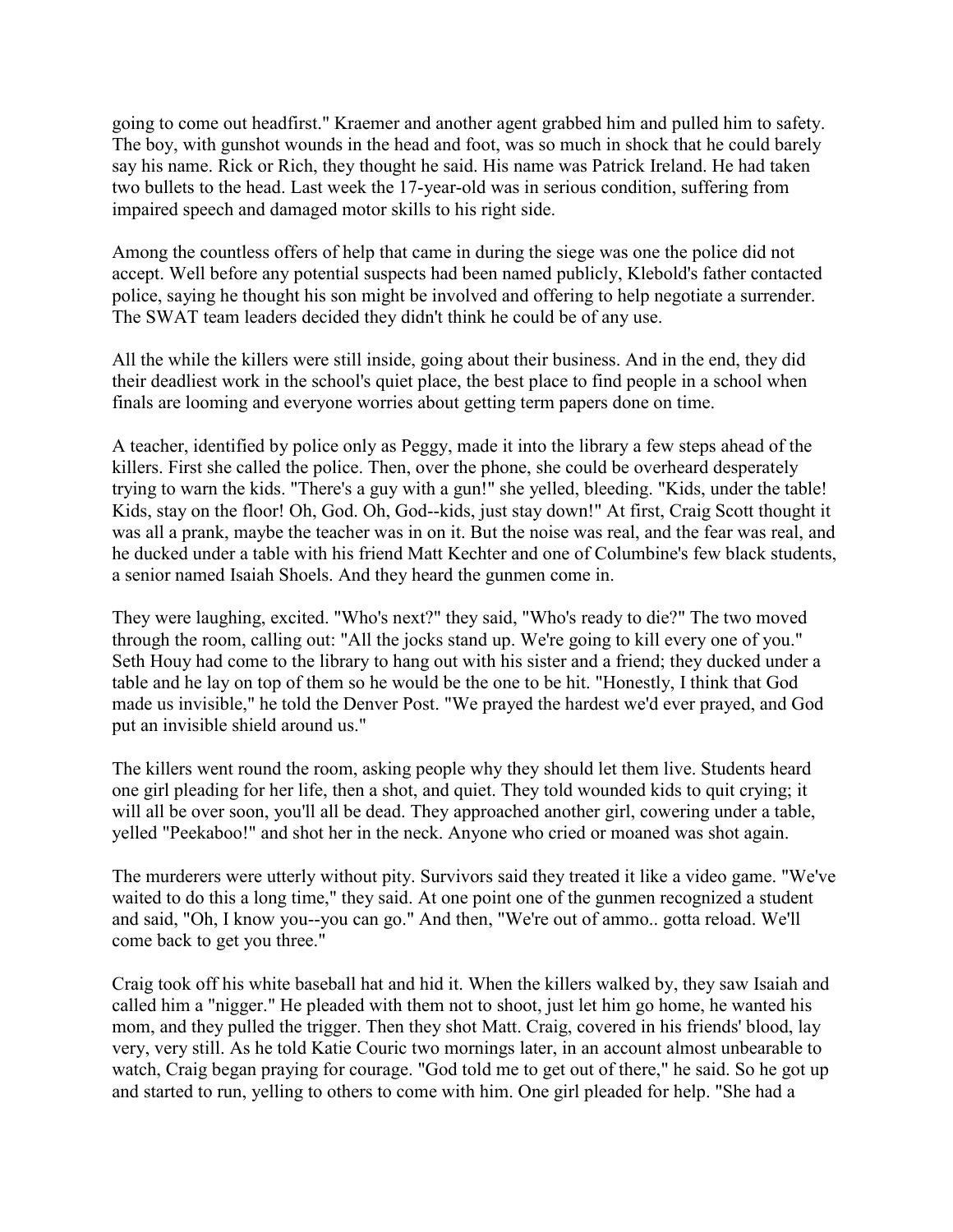chunk of her shoulder blown off with a shotgun," Craig said. "And I helped her get out. She was bleeding all over the place, and her--her bone was showing." They got out of the library, out to an exit, down to the cops, where Craig told them what the shooters looked like, where they were.

And then he asked the other kids if they had any brothers or sisters in the school, and they started praying for them. As the minutes passed, "All these people that I was praying for, 30 minutes later, their brothers and sisters were showing up." And he said to the others, "See, I told you, I told you prayer worked. I told you your sister was going to come out of this, I said--and they thanked me. And they kept praying for my sister." But something told him that all was not right for Rachel. Only the next morning did he learn, officially, that she had died. But he already knew.

Meanwhile, in the science room, Mr. Sanders was dying. Students kept giving the police specific directions to the room, but there was so much confusion, and the time just kept passing. Via phone, Sanders was told it would be another 10 to 15 minutes before help would arrive. "It's too long," he responded. "Tell my girls that I love them...my wife..."

In all it was 3 1/2 hours before the second-floor class was rescued. Students asked if they could please help carry Sanders out on a table. No, said the SWAT team, and they herded the students through the halls, now filled with 6 in. of water from the sprinklers, past the bodies and the blood sprayed everywhere. In the cafeteria the half-eaten lunches lay soaking on the tables. "Everything was left in place," says Lexis, "like it was a normal day." She recalls the police yelling, "If any of you take your hands away from your head, we're going to pull you away immediately. Get up and put your hands on your head. Run! RUN!"

It was too late for Sanders. Gradually his breathing weakened, his face turned blue and pale. He died just minutes after paramedics reached him. "The wait for help was so long," says Jody Clouse. "Everything that happened just didn't seem real."

All the while, the terrified parents were watching it unfold in real time. They streamed toward the campus as the news spread, some abandoning their cars as they came. They approached anyone who looked official, begging for news of their children. Why were the police waiting so long? Their kids were in there, some were running out in gushes, but so many were still missing. Where are they? Who is helping them? In time the parents were told that everyone would be reunited at nearby Leawood Elementary School, and so the vigil moved there. The parents waited as the yellow buses pulled in one at a time, dispensing 40 or so kids into joyful reunions with family and friends, like some kind of awful lottery.

There were so many lists circulating, like the dreaded lists of the war dead, except these were survivor lists, and parents were desperate to see, hear anything, called out names, searched for their kids' friends to find out if they knew anything. They called homes, called hospitals, called anywhere they could think. Some of the kids who fled the school early on had gone into hiding at their friends' houses, in such shock that it was hours before they made contact with their parents.

"I'm so very happy," said Cathy Scott, mother of two, "and so very sad. My kids aren't going back to school anytime soon."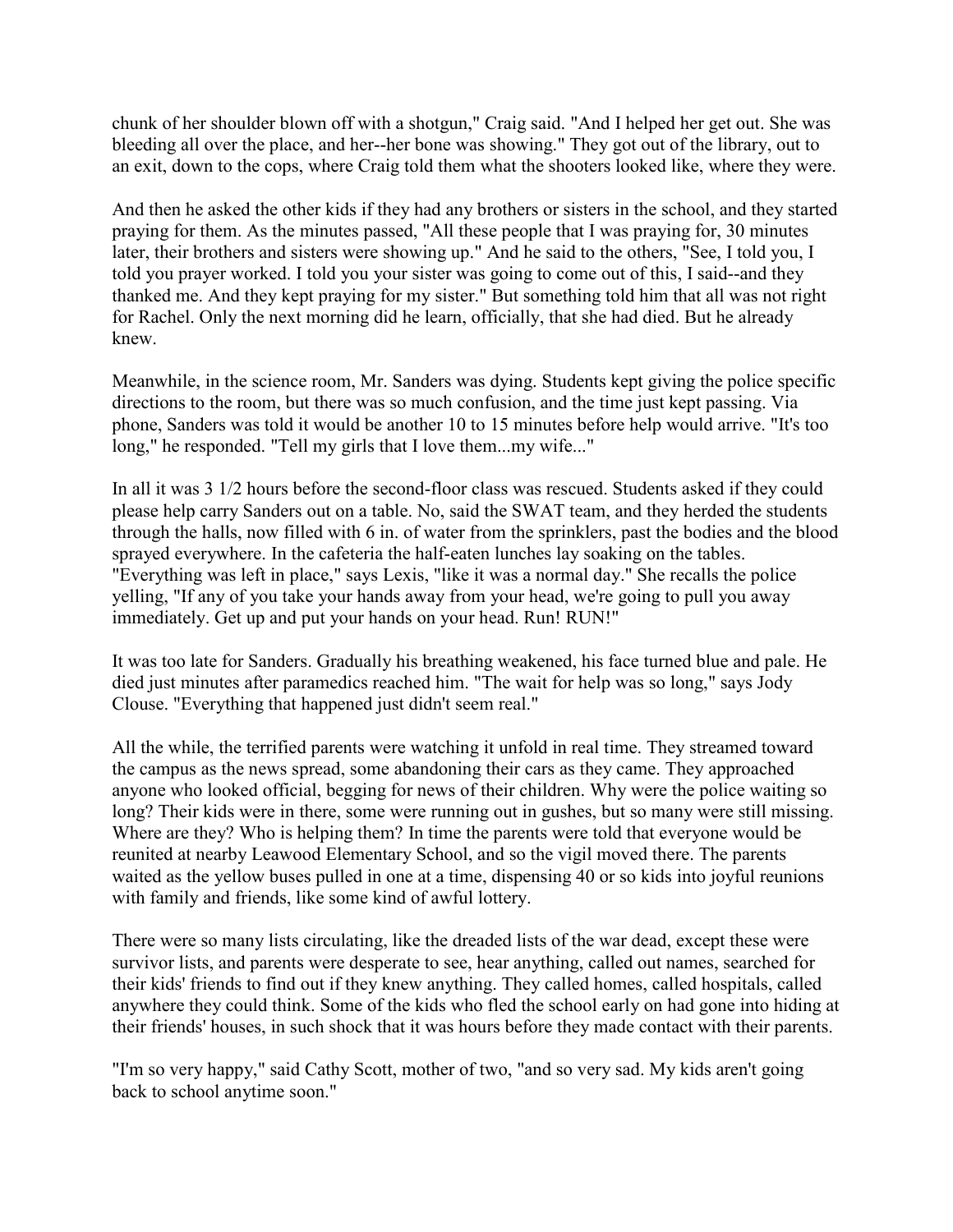Bruce Beck searched each face coming out, looking for his stepdaughter Lauren Townsend. "You see all the kids run out of the building," he told the Rocky Mountain News. "You're just sure one of the kids is going to be yours." Lauren's mother waited by the phone, waiting for word. And it didn't come. As the afternoon turned to evening, the crowd finally became smaller and more desperate. At one point there were far more pastors and counselors than parents left. Over a basketball hoop was a pink sign--PRAYER CORNER: PLEASE JOIN US. Though by this time the police had secured the high school, officials from the sheriff's office explained that there were bombs stashed among the bodies and it was too dangerous to go in and move them. And then they asked parents to come back in the morning--with dental records. Two mothers fled the building and threw up outside.

It took hours to catalog the carnage. "There were SWAT team people who were in Vietnam," said district attorney Dave Thomas, "who were crying and weeping over what they saw." But only on Thursday did officials truly appreciate the level of mayhem the killers had in mind. In the school kitchen, in a duffel bag, they found the sinister parcel containing a propane tank, gasoline can and nails and BBs and glass that would have taken dozens of lives in the busy cafeteria. The killers, Sheriff John Stone said, "were going to destroy the school."

Before they fired their last two shots into their own heads, the killers fired off an estimated 900 rounds, using two sawed-off shotguns, a 9-mm semiautomatic carbine and a TEC-DC 9 semiautomatic handgun. And as the smoke cleared, police discovered more than 30 bombs in all: several pipe bombs in the school and others outside in cars in the parking lot, an arsenal so large that suspicions immediately arose about whether Harris and Klebold could possibly have acted alone.

The hardest thing about the search for an explanation was the growing fear there might not be one. There would be lots of talk about the venomous culture that these boys soaked in--but many kids drink those waters without turning into mass murderers. There would be talk of deep family dysfunction, something in their past or their present, but nothing in the first days of archaeology turned up anything tidy that explained something so massively wrong. These were parents who came to all the Little League and soccer games. They even came to practices.

Dylan Klebold was said to be the weaker spirit of the two: quiet, reserved, looking for a leader, which he found in Eric Harris when the Harrises moved to Littleton from Plattsburgh, N.Y. Klebold's father Thomas is a former geophysicist who launched a mortgage-management business from his home. His mother Susan worked with blind and disabled kids at the local community college. They lived in a modern wood-and-glass home tucked under a stunning outcropping of red rocks in an area called Deer Creek Canyon. On the day before the shooting, neighbors of the Harrises saw Klebold's black BMW parked outside Eric's house. Harris' father Wayne was a decorated Air Force pilot. One neighbor heard one of them ask the other if he had a metal baseball bat. From the garage came sounds of hammering and breaking glass. "He was always in there with the door closed," said a fifth-grader who lived nearby. Police say it would be possible to build 30 bombs in a single afternoon, with less than \$200 worth of materials, all easily found at hardware and sporting-goods stores.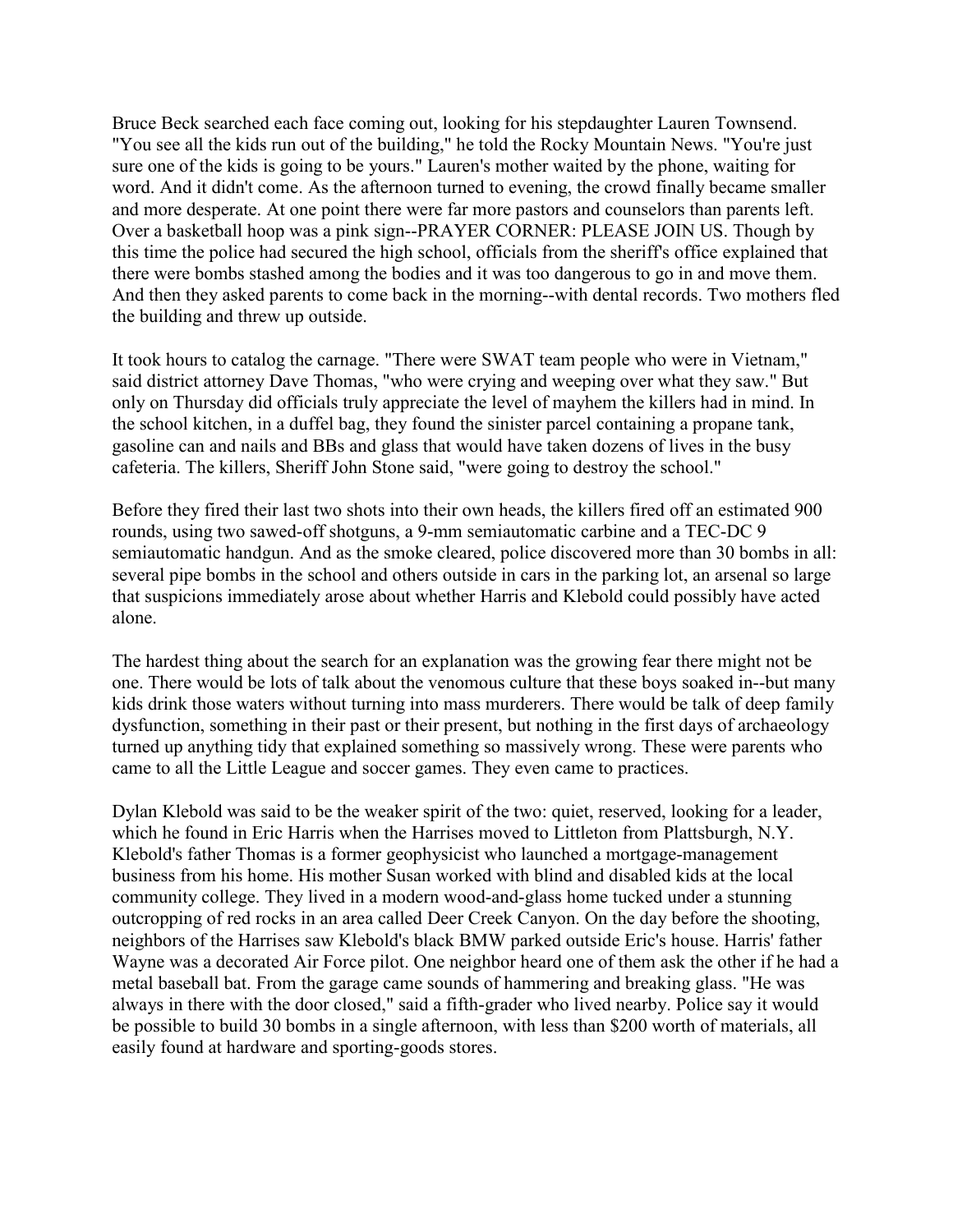As for the recipes, those are even easier to find for a kid with that much cyberskill. Harris' personal website, since taken down by AOL, detailed advice on building pipe bombs. "I will rig up explosives all over town," he wrote. "I don't care if I live or die." Elsewhere on the website he writes that a pipe bomb is "the easiest and deadliest way to kill a group of people," and he offers advice on shrapnel: "You can use screws, BBs, nails of all kinds..." According to an internal information memo in the possession of district attorney Thomas, Harris had spoken to a psychiatrist sometime before the shooting, and the doctor recommended that he begin taking antidepressants. The doctor said Harris had expressed anger about the world.

Klebold and Harris had charmed their way through the legal system. They were convicted of a felony in January 1998 after breaking into a van and stealing about \$400 worth of electronic equipment. They entered a juvenile-court rehabilitation program that allowed them to clear their records by participating in community-service programs and an anger-management seminar. Last Feb. 3 both were allowed to finish the program early, having been such model participants. "Eric is a very bright young man who is likely to succeed in life," said the termination report on Harris. As for Klebold, he too was "intelligent enough to make any dream a reality, but he needs to understand hard work is part of it."

If the professionals did not spot the warning signs, neither did the people who saw the boys every day. The owner of the pizza parlor where they worked says they were model employees. For all the talk of fierce racism, Harris was well liked back in Plattsburgh, where his best friends, according to the local Press-Republican, were black and Asian. As for the neo-Nazi Klebold, his great-grandfather was a prominent Jewish philanthropist back in Ohio.

Yet the police disclosed that the handwritten diary they had found was drenched in Nazi-philia: phrases in German punctuating a year's worth of meticulous planning for the attack on Hitler's 110th birthday. There were also annotated maps of the school showing the best places to hide and where and when the most students gathered. Again and again, hatred for the jocks emerged in the writings. Said Sheriff Stone: "They wanted to do as much damage as they could possibly do, destroy as many children as they could and go out in flames." The remains of their preparations were evident, he says: the barrel of a gun was clearly visible on the dresser of one suspect when investigators entered his room at home.

Whatever the threats and intentions, the killings were, in the end, blindly indiscriminate. They shot at the math whiz and the actress, the wrestler, the debater, jocks, brains, band members, freshmen, seniors. They shot at the head football coach; they shot at the science teacher. "They shot at everybody," says senior Nick Zupancic, "including the preps, the jocks and the people who wore Abercrombie & Fitch clothes. But it would be hard to say they singled them out, because everybody here looks like that. I mean, we're in white suburbia. Our school's wealthy. Go into the parking lot and see the cars. These kids have money. But I never thought they'd do this."

By the time the memorial services had been held and the flowers piled up in the soft spring snow in the parking lot, the recriminations were well under way. How could parents not know their garage was a bomb-making factory? How could a school not know the hatred in its halls was